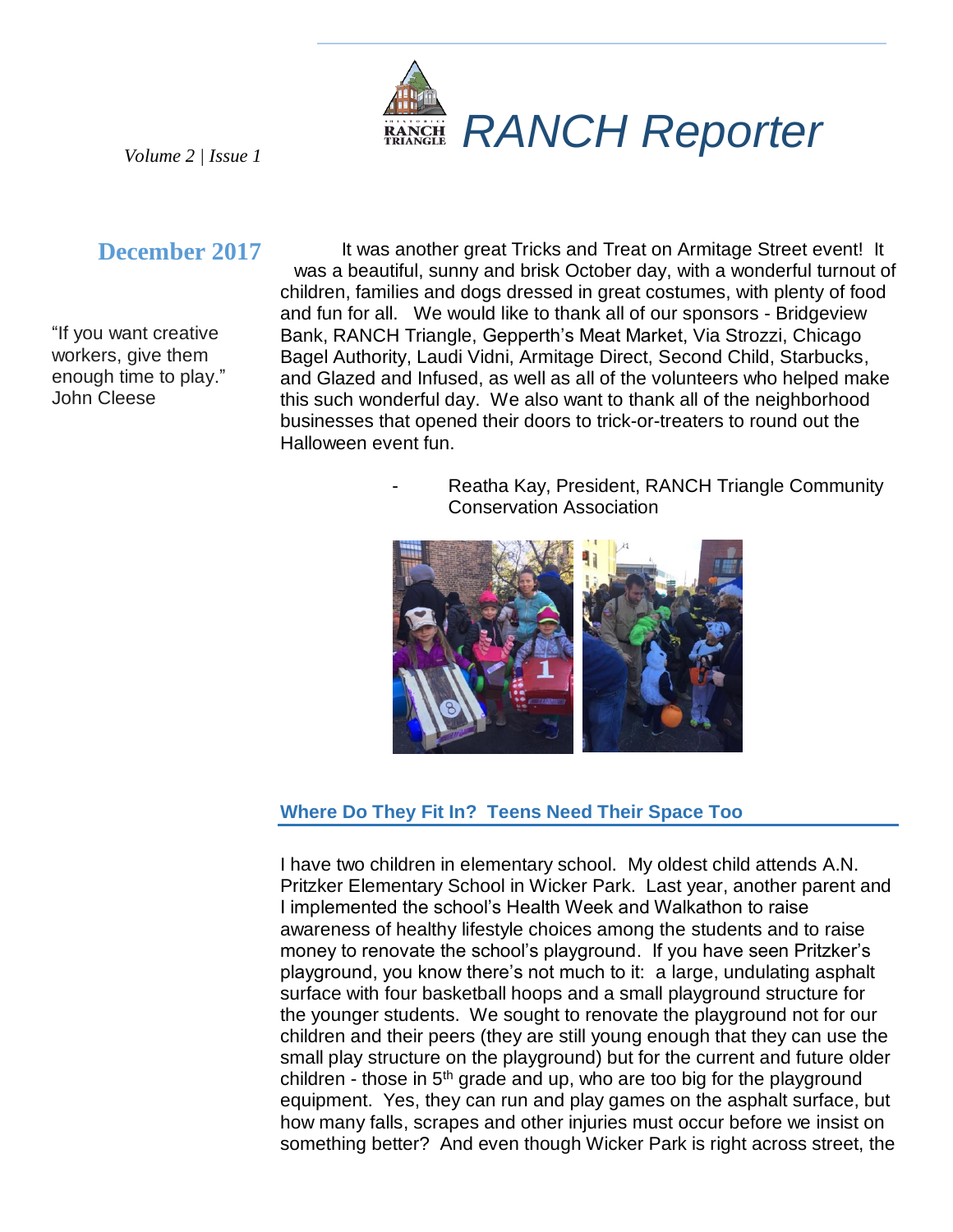school has had to compete with other users for limited space for afterschool sports.<sup>1</sup>

As I thought about these goals for Pritzker Elementary School, I came to realize how similar the needs are in our neighborhood. Lincoln Park High School, located just south of Oz Park, didn't have a home field and had to enlist the community and a few Aldermen to help secure playfields outside of Lincoln Park and outside of the 43<sup>rd</sup> Ward.<sup>2</sup> Why, when Oz Park is right next door? Because Oz Park, like Wicker Park, is oversaturated with users competing for limited open space. Oscar Mayer, located just north of Trebes Park, competes for use of this park with after-school activities, Oz Park baseball, and school sports. Within RANCH, only Adams Park has a clubhouse – and the clubhouse at Adams Park only is big enough to address essentially preschool programming. Although some programming is available for older ages, the maximum age is 7, and Wrightwood Park, which also has a fieldhouse, the vast majority of its programming is provided to children under the age of 13. $3$  So where do teens and young adults go for park district programming in Lincoln Park? Where can they play, hang out, and gather – especially in the winter, when outside programming is not a practical option? A search of the Park District website<sup>4</sup> for fall programming shows that, in Lincoln Park, only four activities are provided by the Park District for teenagers, 5 two of which are provided at area schools because neither of the parks with which they are associated (Oz and Trebes) has a fieldhouse; the other two are provided at the Lincoln Park Cultural Center. A search of winter programming includes these same four programs plus an additional one, <sup>6</sup> for a total of five. Therefore, the same reasons that motivated me to support the renovation of the Pritzker playground are the same ones that should motivate the city to provide a park with a field house in the North Branch Corridor – teens need park space too.

Why is it important to provide parks for teens?<sup>7</sup> Consider the following:

 $\overline{a}$ 

<sup>3</sup> A search of the Chicago Park District's website for programming showed that there was one program, Leadership at Wrightwood, for children ages 13 through 15, provided from June 26 – August 4, 2017.

 $6$  Teen Leadership Club at Lincoln (Monday – Friday).

<sup>7</sup> A recent study from the University of Southern California found that "urban adolescents who grow up in neighborhoods with more greenery are less likely to

<sup>&</sup>lt;sup>1</sup> Some schools, including Pritzker Elementary, now offer its after-school sports program through CPS Score (a partnership between CPS and the Chicago Park District) in which games are held on weekends at area high schools. Other schools, including Oscar Mayer, provide their after-school sports program through *We Got Game*, so that games can be held on-site at the participating schools and on weekdays after school, rather than offsite on Saturdays.

<sup>2</sup> *See* Mina Bloom, "Former Near North H.S. Field to Become Lincoln Park H.S. Home Field," DNAinfo (Chicago) (Jan. 6, 2016). Click [here](https://www.dnainfo.com/chicago/20160106/lincoln-park/former-near-north-career-metro-high-school-field-see-new-life) for link to article.

<sup>&</sup>lt;sup>4</sup> A search was conducted on November 19, and November 20, 2017.

<sup>5</sup> Basketball at Trebes (Fridays – boys only), Seasonal Sports at Oz (Fridays), Teen Club at Lincoln (Tuesdays), and Woodcraft at Lincoln (Thursdays).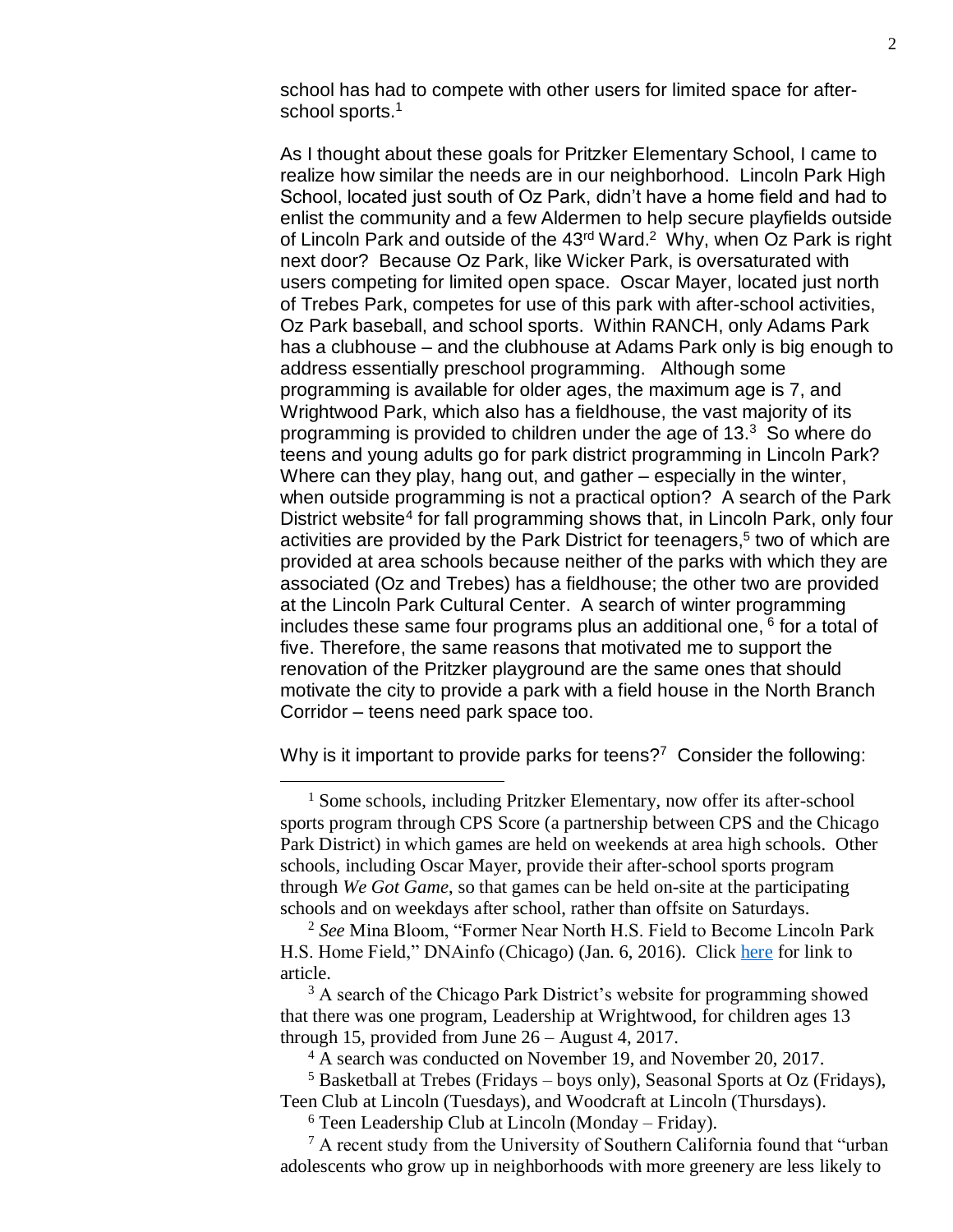- Teenagers are at a unique stage in life where they are usually given more independence and freedom to make decisions. If there is no place for them to go and only limited things for them to do, what happens? Often times, however, the choices and availability of playgrounds, park programming and recreational spaces available to teenagers and young adults is very limited. <sup>8</sup> "Young people, in particular, are less tolerated in public spaces [internal citation omitted] and can be marginalized in public processes for these spaces. [Internal citation omitted] Teen girls, in particular, are isolated from public space. [internal citation omitted]<sup>"9</sup> Research disputes the common misconception that "teens want to be separated from the rest of society…[rather they] want to be integrated into public spaces, and they want to see public spaces designed for everyone [internal citation] omitted]." <sup>10</sup> "[Isolating] teenagers from other age groups and parts of society, [increases] teen alienation, indifference, dysfunction, and antagonism in the younger generation. [Internal citation omitted]"<sup>11</sup>
- Other cities in the United States recognize and are trying to address the need for public spaces for teens. The City of Boulder Colorado has a Youth Opportunities Advisory Board which includes teens in the planning process for public spaces. <sup>12</sup> Arlington Virginia's Parks & Recreation solicited input from teenagers to help ensure that, in creating a master plan for its parks and open spaces, that it met the needs of this age group as well.<sup>13</sup> In New York City, the planning of the Hudson Yards development included providing a space where teens were welcome and could play.<sup>14</sup>

 $\overline{a}$ 

engage in aggressive behavior." Tom Jacobs, "Teenagers Surrounded by Green are Less Aggressive," Pacific Standard (June 30, 2016. Click [here](https://psmag.com/news/teenagers-surrounded-by-green-are-less-aggressive) for link to article. ("Importantly, this association could not be explained by sociodemographic factors or neighborhood quality...[and] applied to both boys and girls, and teens of all races and ethnicities." [internal citation omitted] *Id.*)

<sup>8</sup> An article on the Playground Professionals website provides a discussion regarding teenagers and their need for public space. *See* Kwame Brown, "Teenagers Need Active Play, Too!" Playground Professionals (Sept. 30, 2014). Click [here](https://www.playgroundprofessionals.com/athletics/fitness/teenagers-need-active-play-too209) for link to article.

<sup>&</sup>lt;sup>9</sup> Victoria Derr, "Parks for teens: 10 features teens want to see," Child in the City Foundation, (Feb. 2, 2015). Click [here](https://www.childinthecity.org/2015/12/02/parks-for-teens-10-features-teens-want-to-see/) for link to article.

<sup>10</sup> *Id.*

<sup>11</sup> *Id.*

<sup>&</sup>lt;sup>12</sup> *Id.* One of the ten things consistently sought by Boulder teens in a public space was play places for both children and adults. *Id.*

<sup>13</sup> *See* information on Arlington Virginia's website regarding Parks and Public Spaces Focus Group for Teens – click [here](https://projects.arlingtonva.us/events/parks-public-spaces-focus-group-teens/) for link to website.

<sup>14</sup> Matthew Katz, *Hudson Yards Will Have Playground for Teenagers*, DNAinfo (New York) (July 31, 2013). Click [here](https://www.dnainfo.com/new-york/20130731/hells-kitchen-clinton/hudson-yards-park-will-have-playground-for-teenagers) for link. "[I]t's really important because teens, a lot of the time, don't have spaces to go,' said Erica Baptiste, community planner for Community Board 4, which requested the dedicated space for teenagers based on feedback from local residents." *Id.*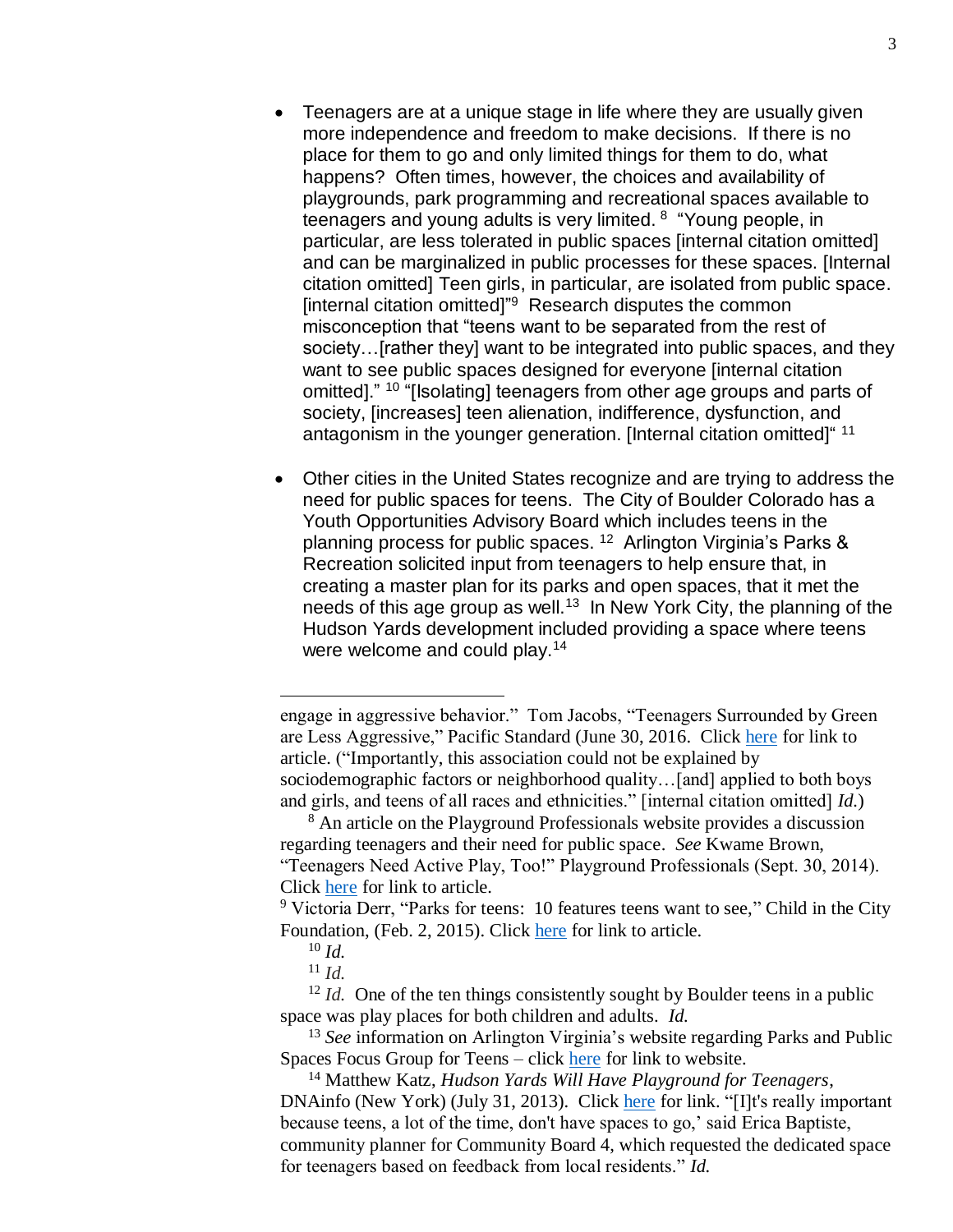- Not limited to the United States, the idea of cities and public spaces working for all members of the community is reflected in work of the Child in the City Foundation. The main objectives of this international organization are "to strengthen the position of children in cities, promote and protect their rights and give them space and opportunities to play and enjoy their own social and cultural lives."<sup>15</sup>
- The concept that one of the goals of urban planning should be to serve residents of all ages is also reflected in the work of 8 80 Cities. 8 80 Cities believes that "[w]hether you're 8 or 80 years old, cities should work for everyone."<sup>16</sup>

The foregoing notwithstanding, according to information from the Lincoln Park Chamber of Commerce, it is estimated that, since 2000, the population of children in Lincoln Park under the age of 18 has increased by 6%. Other former commercial spaces, such as the old Children's Hospital, have been rezoned to permit high-density, mixed-use development, with little in the way of corresponding public greenspace. Lincoln Park Elementary School built additional classroom space to address an overcrowding issue, significantly cutting down the size of its playground space. Schools, along with their playgrounds, have been rented out to private camps for the summer months, to the exclusion of the general public. These are only some of reasons why the open recreational space needs of our community have grown. Therefore, for all of the foregoing reasons, in addition to serving the goals of making any development in the North Branch Corridor sustainable and attractive to a knowledge workforce, the type and quality of park space created is important.<sup>17</sup>

The North Branch Industrial Corridor Framework Plan provides for at least 10 acres of public open space, in addition to any public open space created by the river walk. However, the need for space and programming for people of all ages, interests and abilities, especially teens, is why an aggregate 10 acres of piecemeal small playgrounds, pocket parks, and seating areas would be completely inadequate to serve this purpose. Even large open recreational fields, although necessary to address the existing public open recreational space deficit, are not usable year-round – especially during the cold winter months – and cannot serve the needs for all interests and types of programming. What is required, in additional to recreational fields, is a fieldhouse with facilities adequate to provide programming for people of all ages, interests and abilities. A

 $\overline{a}$ 

<sup>15</sup>*See* the Child in the City Foundation website under 'About Us.' Click [here](https://www.childinthecity.org/about-us/) for link to website.

<sup>&</sup>lt;sup>16</sup>See 8 80 Cities website under 'About 8 80 Cities.' Click [here](https://www.880cities.org/about-8-80-cities/) for link to website.

 $17$  Parks and recreational spaces that improve quality of life are important considerations in attracting knowledge workers. *See* "How Cities Use Parks for Economic Development," by Megan Lewis, AICP - part of the American Planning Association's City Parks Forum Briefing Papers. Click [here](https://www.planning.org/cityparks/briefingpapers/economicdevelopment.htm) for a link to this paper.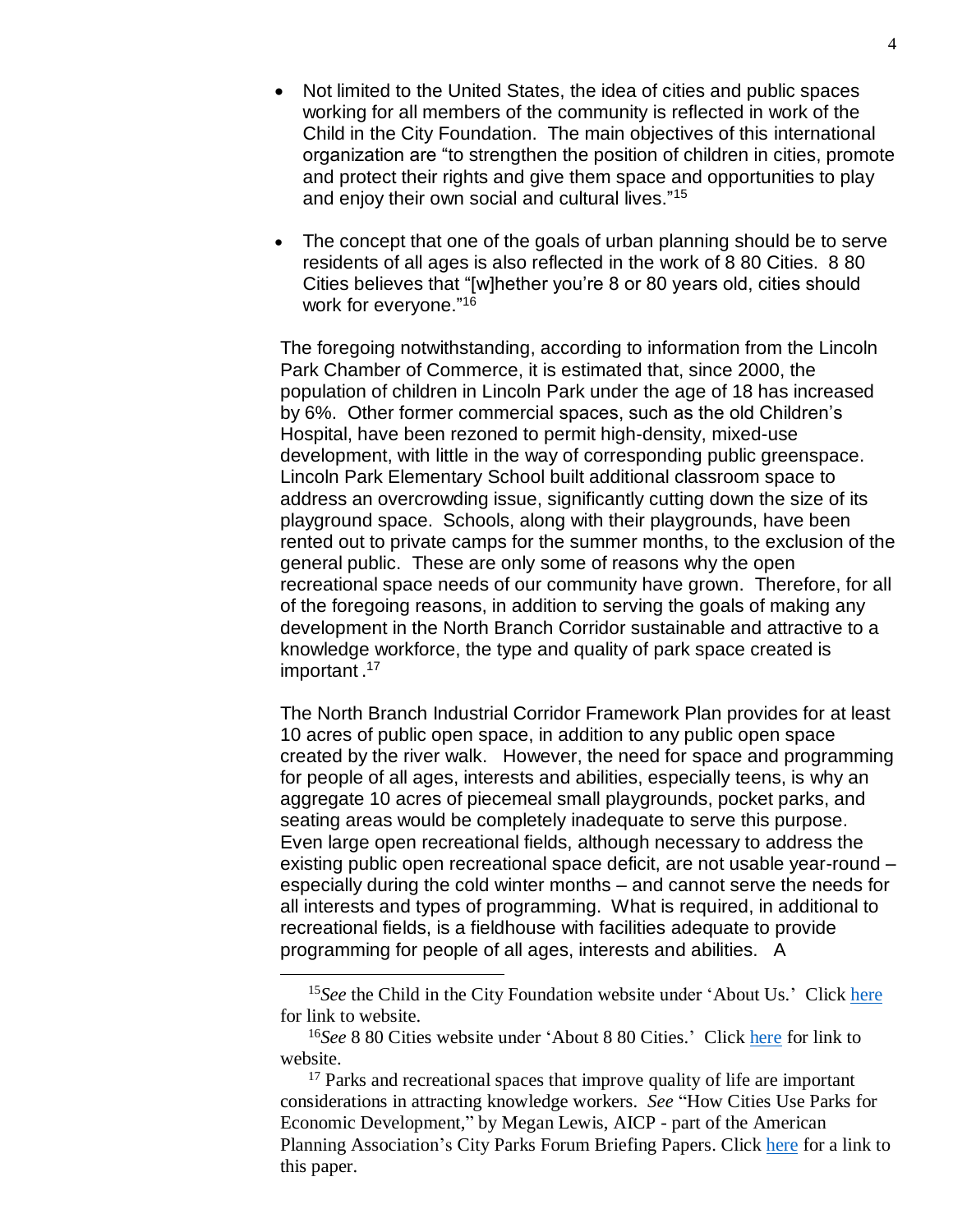conversation with Juanita Irizarry, Executive Director of the Friends of the Parks, revealed that early Chicago had a revolutionary concept of including fieldhouses with its parks. "The park field house is a building type conceived and developed in Chicago…. From their origins at the turn of the twentieth century, the field houses were adopted by neighborhood residents as important institutions that provided for year-round recreation and fostered community."<sup>18</sup> Indeed, these smaller, neighborhood parks with field houses were built to serve the city's growing population because they could not be served by the large parks alone.<sup>19</sup> These parks and field houses "continue to serve as important community resources for the residents of the neighborhoods in which they are located." <sup>20</sup>

The addition of a fieldhouse in any open space plan developed in the North Branch Corridor would not only revive, continue and celebrate Chicago's innovative era of providing parks and park facilities for its neighborhoods, but also help fill the need of space and programming for teens. Moreover, such a fieldhouse could be provided in coordination with the city's plan to provide increased access to the river – perhaps a boat house or rowing facility with space for creative or technical arts programming as well. Whether or not provided in this precise form, a lasting and usable space for residents of all ages, interests and abilities will not happen without a determined call by the community. <sup>21</sup>

> Reatha Kay. Reatha is a resident of RANCH Triangle and is the current president of the RANCH Triangle Community Conservation Association.

 $\overline{a}$ 

<sup>18</sup> "Chicago's Small Parks and Field Houses of the West Parks Commission," Lisa Napoles from *Out of the Loop – Chicago, Vernacular Architecture Forum*, Edited by Virginia B. Price, Spatz, D. A., and Hunt, B. D. , p. 123 (2015).

<sup>19</sup> *Id.* at 124-125. *See also*, the Chicago Park District's website regarding Davis Square Park - "Davis Square was one of ten innovative parks which opened in 1905 to provide social services as well as breathing spaces to Chicago's congested tenement districts…. [t]hese innovative parks included a new type of building, the fieldhouse, inspired by Chicago's renowned settlement houses." Click [here](http://www.chicagoparkdistrict.com/parks/Davis-Square-Park/) for link to site.

<sup>20</sup> *Id.* at 127.

 $21$  The history surrounding the development of Chicago's parks includes the work of committed citizens who called for them. *See* The history of the Chicago Park District available on its website. ("In the early 1850s, a park movement emerged in Chicago, when visionary citizens began to rally for the creation of the nation's first comprehensive park and boulevard system. A physician, Dr. John Rauch led a successful protest to set aside a 60-acre section of a public cemetery as parkland, marking the beginnings of Lincoln Park. This inspired citizens to press for three separate acts of state legislation establishing the Lincoln, South, and West Park Commissions in 1869. Although the three park commissions operated independently, the overall goal was to create a unified ribbon of green that would encircle Chicago." *Id.* Click [here](http://www.chicagoparkdistrict.com/about-us/history/) for link to site*.*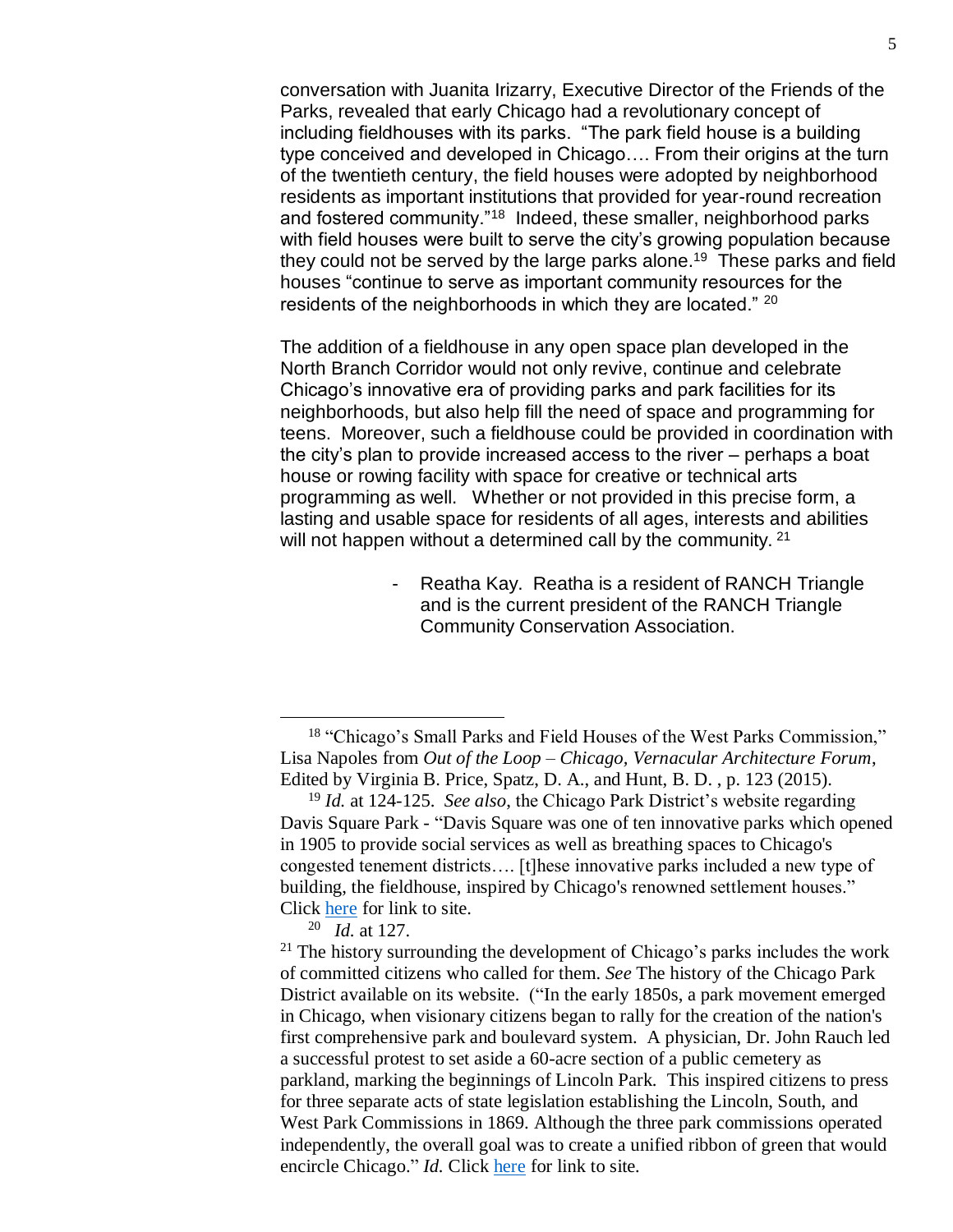#### **Renovated and Restored: A prime example of a Victorian-era worker's cottage is in your neighborhood**

With its deep red brick façade and pitched roof, the home at 1925 N. Fremont Street is notable for more than these features that distinguish it from other homes along this stretch of Fremont – it represents an "exceptional example of a 'worker's cottage' … developed in the nineteenth and early twentieth centuries."<sup>22</sup> With its original doors and original stain glass windows, some of the other features which make this building so unique are the multiple materials used in its construction – from "pressed brick, brownstone and limestone, … [to] materials newly available in the late nineteenth century such as architectural terracotta and galvanized metal used for cornices."<sup>23</sup> "Belying its relatively small scale, the building is lavishly ornamented and crafted with a large and visuallyimpressive variety of decoration in a wide variety of materials….all executed with excellent craftsmanship."<sup>24</sup> The quality and variety of material used contributes to a "visual complexity and richness that is characterized by much of the Victorian-era architecture in Chicago."<sup>25</sup>

Built in 1891,<sup>26</sup> this home has experienced several interior renovations, but, only until recently, have extensive efforts been undertaken to restore and preserve this building's architecturally significant exterior. Purchased by Taki and Jackelyn Kastanis in 2016, restoration began shortly thereafter. The idea of taking on a renovation and preservation project was not the motivating factor for the purchase of the property. Having experience with rehabbing other residential properties and managing the buildout of commercial spaces, Mr. Kastanis understood that undertaking a project such as this would likely involve expenses and exasperations not usually encountered with new construction. However, the uniqueness and beauty of the house, in addition to its location, made it the perfect choice for him and his family. As predicted, the preservation efforts would involve unforeseen issues and expenses. However, in the end, they were very happy with the final results, and his family was able to move in in time to celebrate Halloween on Fremont Street.

Recently, the owners of the Mulligan School on Sheffield were deservedly recognized by the Commission on Chicago Landmarks for their contribution to our city for their extensive efforts to repurpose and preserve this landmarked building.<sup>27</sup> The restoration and preservation of a

 $\overline{a}$ 

<sup>26</sup> *Id.*

 $27$  On October 24, 2017, Svigos Development, Inc. was honored at the 2017 Preservation Excellence Awards for Adaptive Reuse. Click [here](https://www.cityofchicago.org/content/dam/city/depts/dcd/general/Landmarks/Historic%20Preservation/2017HPRESAwards_Former_James_Mullogam_School.pdf) for more information on this award.

 $22$  Final Landmark Recommendation adopted by the Commission on Chicago Landmarks, October 4, 2012 on the Martin Schnitzius Cottage (1925 N. Fremont St.) at p. 3.

<sup>23</sup> *Id. at 9.*

<sup>24</sup> *Id. at 24.*

<sup>25</sup> *Id. at 3*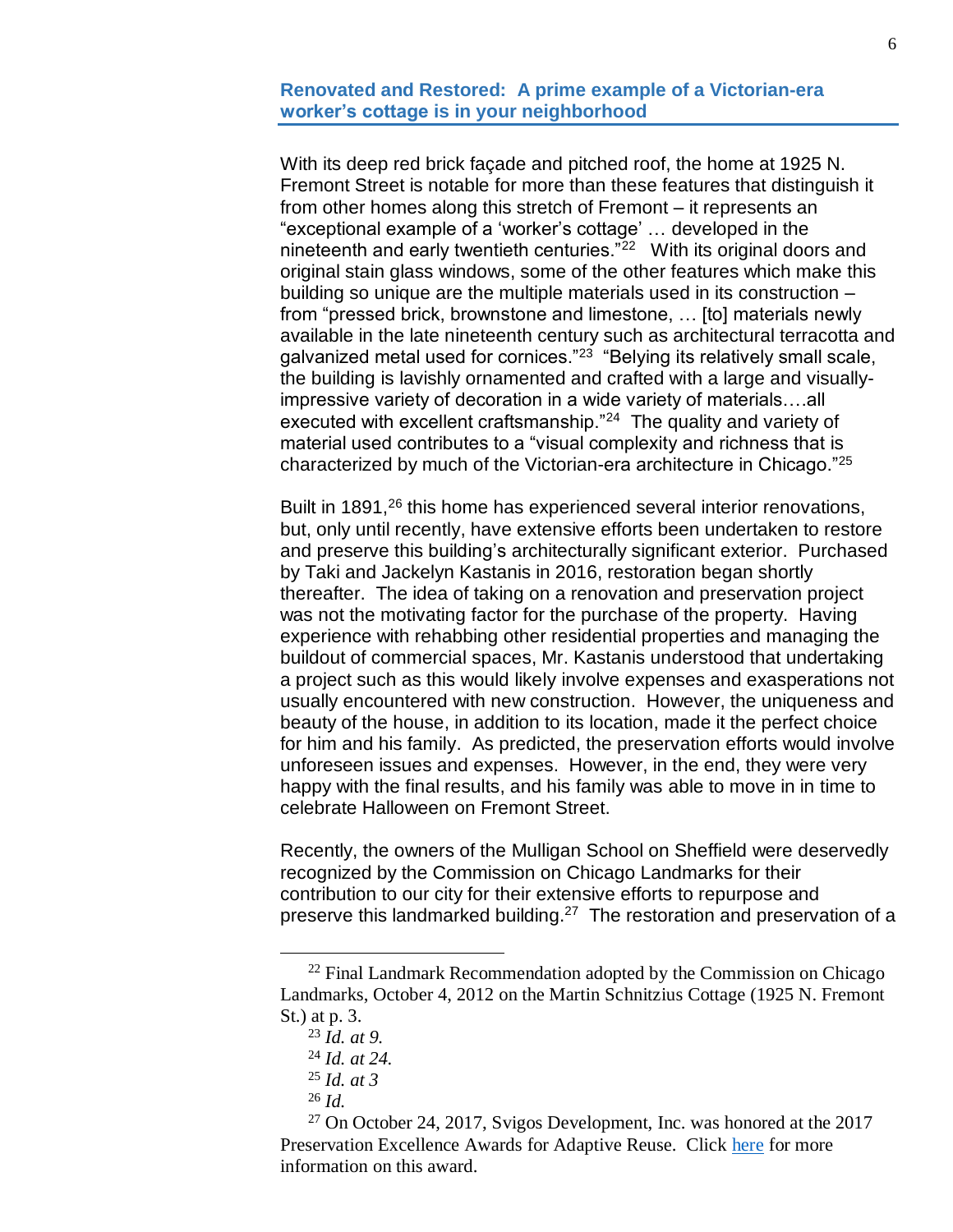building recognized as a "distinguished and exceptional" example of its type of architecture would seem worthy of appreciation as well.

#### **New Mural on Armitage**

A dedication of the new mural at the Armitage 'L' stop (939 W. Armitage Avenue) was held on November 9, 2017. The mural, created by artist Steve Carrelli, was made possible through the Year of Public Art program. As described by Mr. Carrelli, the mural was inspired by the history of Armitage Street and the neighborhood's history of landmark preservation this is reflected in the Armitage skyline depicted in the mural as well as through the reference to the wood blocks once used to pave Armitage street. Many were on hand to celebrate this wonderful addition to our neighborhood including Alderman Michele Smith, artist Steve Carrelli, Kyle Glascott of Glascotts (owner of the building on which the mural was painted), and representatives from the CTA, the city's Year of Public Art program, the Armitage-Halsted Landmark District Committee, and various Lincoln Park community groups, including RANCH Triangle. The mural brightens and beautifies the area under the Armitage 'L' station while honoring the beauty and history of our neighborhood.



### **Clarification Regarding Extended Street Sweeping Schedule**

To clarify the street sweeping information from our ward newsletter:

Street sweeping will officially continue until December 8. After that date, our Ward Superintendent will continue to sweep areas weather permitting. This includes as much of the RANCH Triangle area that can be swept due to the weather.

- Alderman Michele Smith